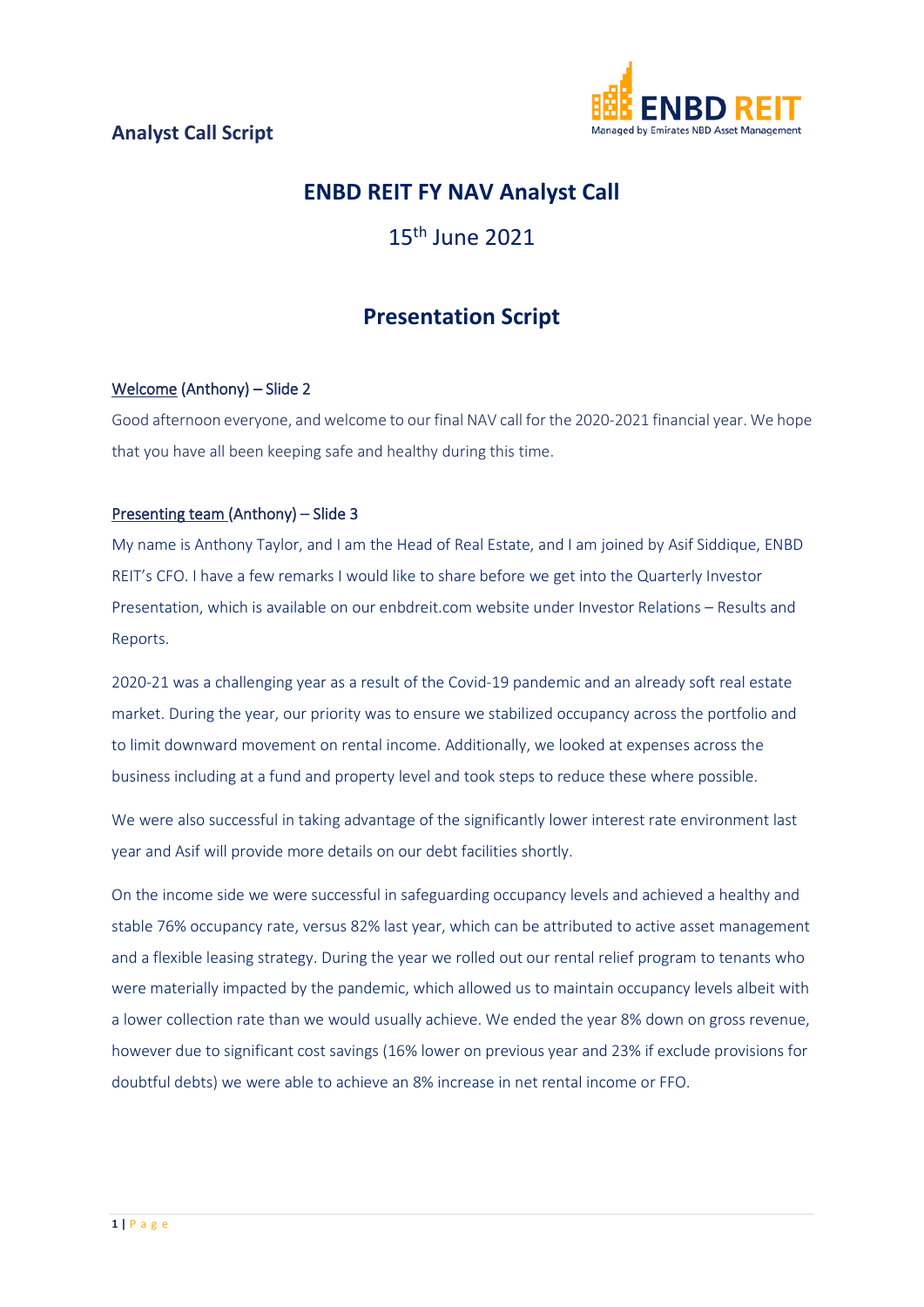

With lower occupancy in some assets, we also took the opportunity to enhance the value of the portfolio by initiating strategic capital renovation projects in the office segment which are targeted to be finalized in 2021.

## Snapshot (Anthony) – Slide 4

On slide 4 we highlight some key metrics as at 31st March. As you can see, our property portfolio value stands at USD 360 million, with valuations down USD 51.3 million or 12% y-o-y and are pleased to report that these valuation losses appeared to be levelling off, down only 1.5% for the last quarter. These valuation movements are largely a result of general softness in the local real estate market and the direct impact of the Covid-19 pandemic last year.

As mentioned, occupancy across the portfolio is relatively healthy at 76%, however is somewhere off our target levels of 85-95%. This is largely due to challenges at Al Thuraya which has a 43% occupancy and some of our residential assets where we see supply outweighing demand. Weighted Average Unexpired Lease Term (WAULT) increased during the year to 4.09 years, a result of longer-term leases secured in the office sector often as a result of rent negotiations and Covid relief being offered to certain tenants. Loan To Value (LTV) has increased above 50% in the year, 52% as at 31<sup>st</sup> March, due to falls in valuations and we are in close contact with our lenders to mitigate the impact of potentially exceeding any LTV covenants in the future. We would like to thank our lenders for their support and engagement during these challenging times over the last 12 months.

NAV now stands at USD 180 million cum-dividend or USD 0.72 per share, which is down 17% y-o-y. We continue to hold a diverse portfolio with 11 properties across office, residential and alternative asset classes. Our holdings are 68% office, 14% residential, and 18% alternative. We remain conservative on projections for the new financial year while continuing to take steps to safeguard income and reduce costs. We will also look at potential disposals, on the basis that they offer fair value to shareholders in the life cycle of the property.

## Payments to shareholders (Anthony) – Slide 5

On slide five, you can see the payments made to ENBD REIT's shareholders since listing. Despite market conditions, ENBD REIT has maintained positive cash flow and is proposing a final dividend of USD 4.4 million or 1.76 cents per share. This equates to a total dividend for the year of USD 9.25 million or 3.7 cents per share. This dividend is down 7.5% from last year. It's worth explaining that the regulatory requirement for REITs is to distribute 80% of annual audited net income, this number includes valuation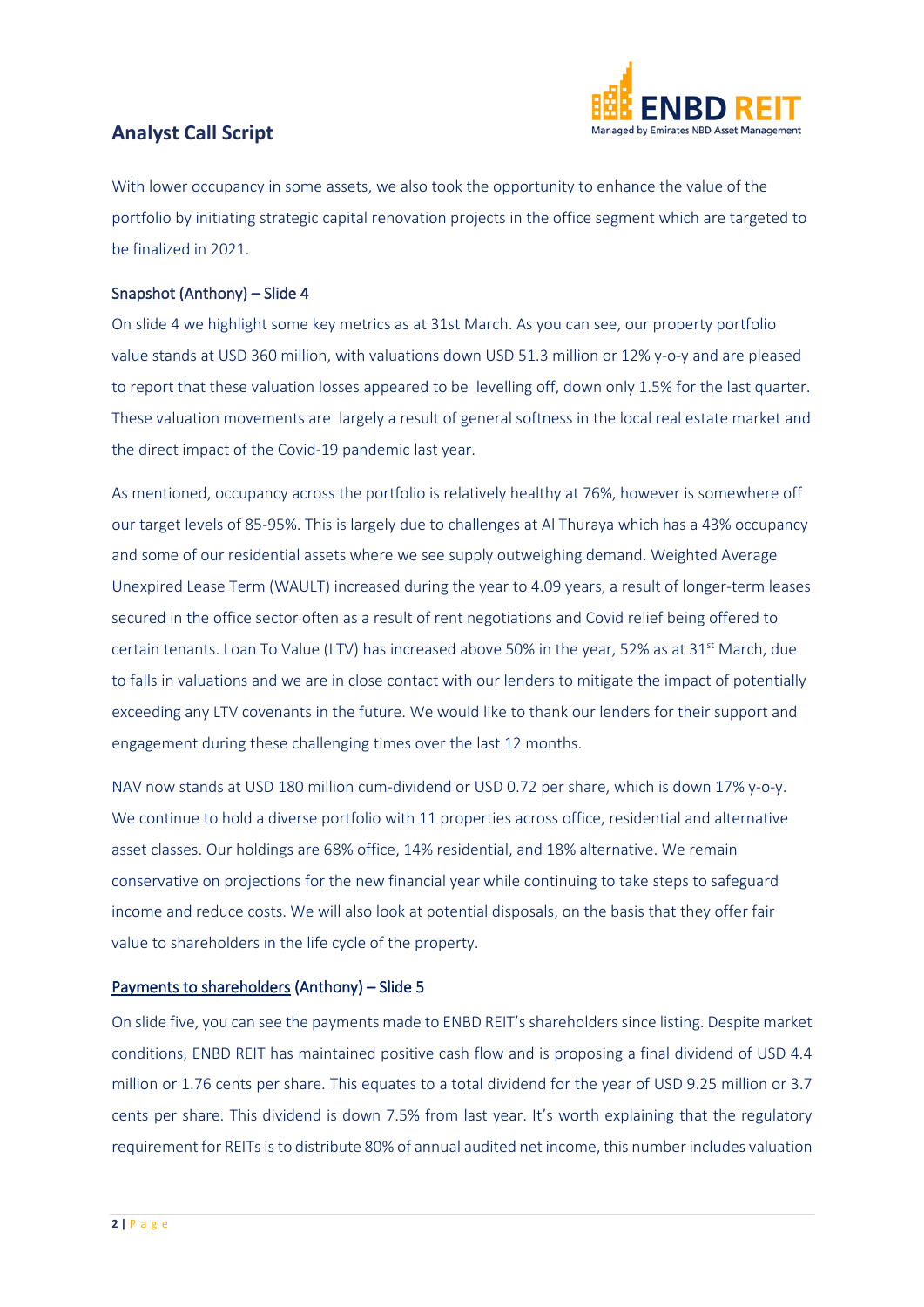

movements, and since negative valuation movements exceeded net rental income, there is no regulatory requirement for ENBD REIT to distribute dividends this year. However management and the board are committed to distributing as much of the net rental income/FFO as possible while maintaining a sustainable liquidity position going forward. In this light, we believe the proposed dividend, at 78% of net rental income generated during the period is a fair reflection of market conditions. This amount equates to 90% of total cash generated in the year, if we remove all receivables still at risk. I'll now hand over to Asif to take you through our debt position.

#### Capital structure (Asif) – Slide 6

Thanks Anthony. Our current LTV rate of 52% is a result of further pressure on valuations. As Anthony mentioned, we remain in regular dialogue with both our lenders, specifically in relation to our LTV covenants. Despite pressures on valuations, cash flows remain strong and cover all ongoing payment obligations. During the year, we made a principal prepayment of USD 850,000 to Standard Chartered to avoid non-compliance with the facility to value ratio. We are confident that the USD 45 million facility can be managed through to maturity in November 2021, as it is secured against two well occupied assets – The Edge and Souq Extra. We are currently in negotiations with Standard Chartered, as well as other banks in relation to refinancing of this facility.

We have also been in continuous discussions with Mashreq Bank on our biggest facility where we have kindly been offered a waiver from them for FTV covenant testing for the 12-month period from February 2021 as we manage out of period of market uncertainty. Additionally, our forward hedge executed in June 2020 will start from 1<sup>st</sup> July 2021 on 55% of our overall debt. This will increase our cost of finance slightly going forward, however given this hedge is for the next 2 years, we still believe this to be a prudent approach to protect against rising rates in the future. I'll now hand over to Anthony.

#### Portfolio characteristics (Anthony) – Slide 8

Thanks Asif. As you can see on slide 8, our portfolio remains well-diversified, and allocation remains stable. The portfolio demonstrated reasonable resilience in its occupancy, at 76%, down 6% from last year. Following the departure of two large corporate tenants over the last 18-24 months, occupancy at Al Thuraya remains our biggest challenge with occupancy at 43%. In light of current market conditions, we continue to maintain a flexible rental strategy to safeguard, and where possible improve, occupancy while remaining competitive in the market. On the residential portfolio, occupancy at Arabian Oryx improved significantly from 88% to 97% with the revision of rental rates and a strong leasing campaign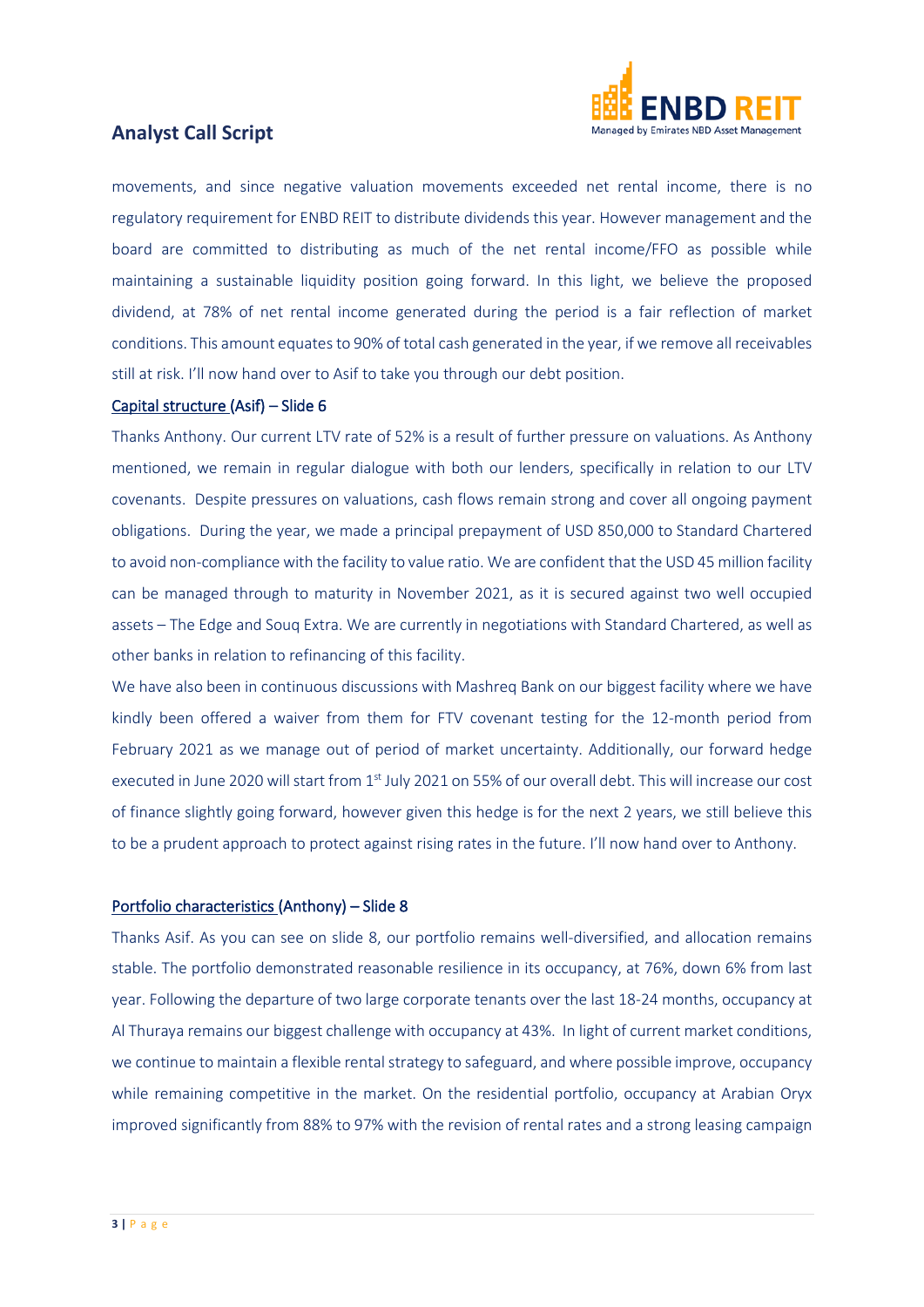

led by our appointed property managers Asteco. Remraam occupancy has slipped to 46% from 74% and rental rates have been revised accordingly to address this.

To address occupancy challenges in our office portfolio we've also rolled out a number of refurbishment projects. During the year we deployed USD 866,000 and earmarked USD 5-6 million for the remainder of 2021 to upgrade existing assets and support leasing performance. With regards to the refurbishment at Al Thuraya, which is the largest capital project ENBD REIT has undertaken to date, work is well underway and we expect that the project will have a positive impact on leasing once completed in towards the end of 2021.

## ENBD REIT's portfolio valuations (Anthony) – Slide 9&10

On to slides 9 and 10, we continue to see valuations coming under pressure across the portfolio, due to the lingering effects of the Covid-19 pandemic and weaker leasing demand, especially in our office portfolio, which has resulted in adjusted valuation assumptions on leasing rates, take-up periods and yields.

During the year, across the ENBD REIT portfolio Uninest valuation movement was the most significant. This was due to non-payment of rent by the operator, and we are in ongoing discussions with them to find a workable solution going forward. Residential assets were impacted by a continued decline in leasing rates in line with market conditions.

## Asset snapshot (Anthony) – Slide 11,12 & 13

We will look at the portfolio segments in more detail on slides 11 through 13, starting with the office properties. As mentioned, we continue to see pressure in the office market. Al Thuraya 1 and The Edge have the most significant share of our total portfolio value at 19% and occupancy levels at 43% and 97% respectively. As mentioned earlier, refurbishment work at Al Thuraya, including upgrades to the Ground floor lobby, lifts, external landscape and MEP services is on track for completion this year. Occupancy at The Edge remains stable given the renewed extension of the Oracle lease for a further 5 years. At Burj Daman subdivision and fitout works have been completed and we have recently started marketing these completed units for leasing.

On slide 12, the residential segment remains under pressure. While reduced rental rates have been successful in maintaining high occupancy and maximizing cashflows, the impact on net rental income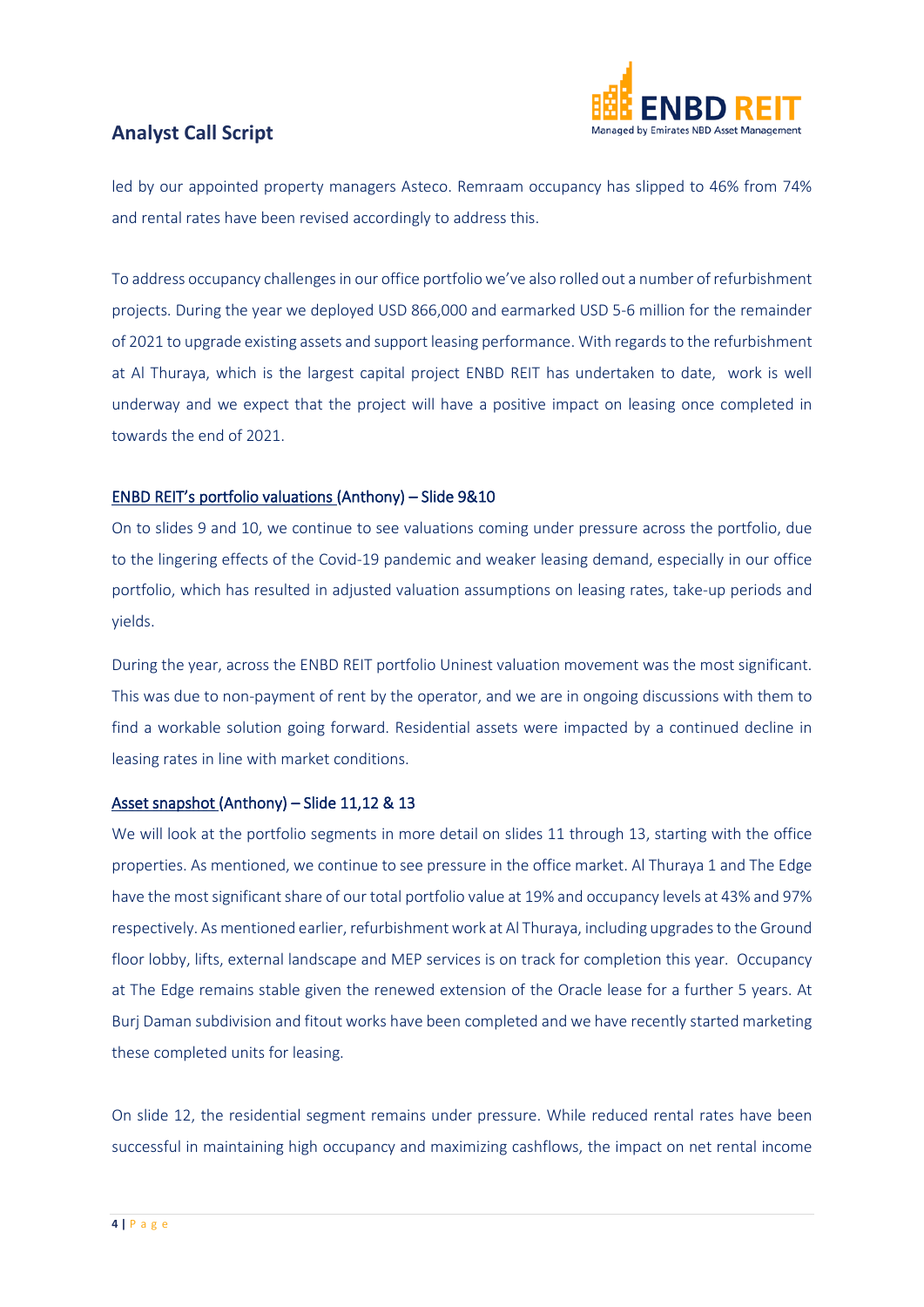

and valuations has been significant. As mentioned earlier, the residential market remains a challenge with shorter lease terms and mobile tenants given the high levels of supply and softer demand currently.

On slide 13, we can see the alternative portfolio. With longer term leases, the segment continues to perform well in terms of occupancy, however due to restrictions to tackle the Covid-19 pandemic some tenants were materially impacted. The Uninest valuation fell significantly during the year due to nonpayment of rent, and we are pleased with progress we are making with the tenant to find a workable solution.

With students returning to classrooms, South View School is back to full rental payments following some rent relief offered during the lockdown restrictions last year. Souq Extra is holding up well, being situation in a densely populated location within DSO and with strong anchor tenants. I'll hand back to Asif to take you through the financials in more detail.

## Financials (Asif) – Slide 15

Thanks Anthony. We've touched on most of the points of slide 15 in previous slides. However, we'll unpack the numbers in more detail on the following slides.

## Financial performance (Asif) – Slide 16

On slide 16, we provide a summary for the full year. Gross income has decreased by USD 2.8 million or 8% due to vacancies in Al Thuraya 1 and lower rental income in the residential portfolio. Expenses have decreased by USD 3.8 million across operating expenses, finance costs and fund expenses. Our Net Rental Income or FFO has increased by USD 908 thousand a result of the REITs active asset management strategy and a reduction in costs across all expense lines.

Valuation losses increased this year, reflecting soft real estate market conditions and the effects of the Covid-19 pandemic. As Anthony mentioned earlier, we reported USD 51.3 million valuation loss for the year as at 31 March year end valuations. Despite positive net rental income, we reported a net loss of USD 39.5 million for the year due to these valuation movements. While we are pleased to see the write downs in valuations levelling off, we do still expect to see some further pressure during the coming quarters before market conditions start to recover.

## Breakdown of total expenses (Asif) – Slide 17